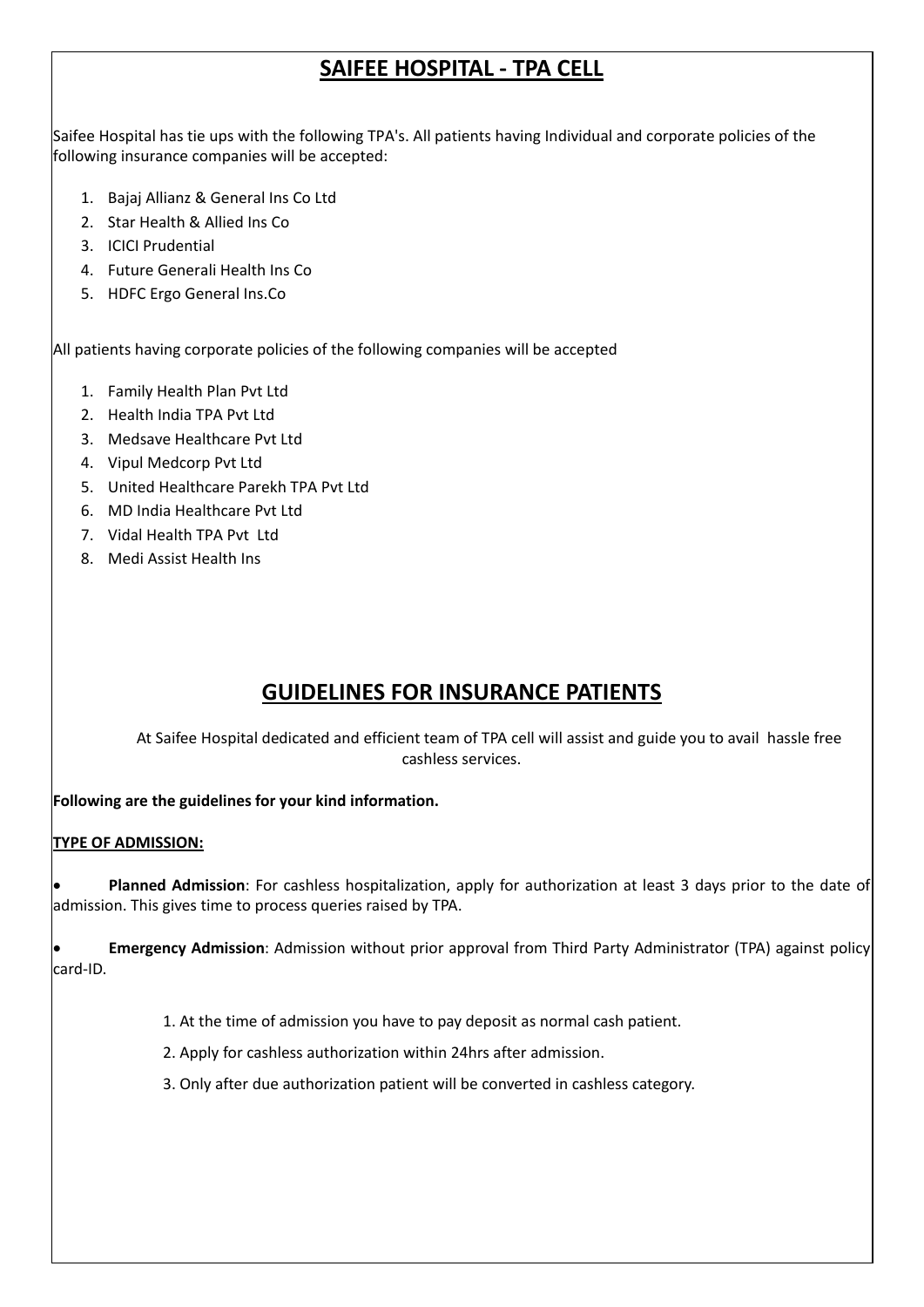## **7 SIMPLE STEPS FOR CASHLESS AUTHORISATION**

**Step 1:** Collect pre authorization form from the **TPA Counter** by showing your TPA ID card.

**Step 2 :** The pre authorization form has three parts.

**Part A**: Has to be filled by the patient /relatives. **Part B:** Has to be filled by the treating doctor. **Part C:** Has to be filled by the TPA Cell.

**Step 3** : After the treating doctor has filled the form submit it at the TPA cell, along with the enlisted documents. The TPA at the counter fills in the cost estimate and forward it for scrutinization.

## **LIST OF DOCUMENTS TO BE SUBMITTED (XEROX)**

- 1. Insurance ID card and photo identification
- 2. Policy copy/Renewal copy
- 3. First consultation letter (OPD Letter)
- 4. Previous Discharge Summary (if any)
- 5. Investigation reports (if any)

Other than the documents above mentioned, please submit the following documents if applicable:

#### **FOR SURGERIES:**

- 1. All relevant investigation reports
- 2. Documents of any previous surgery

#### **IF MEDICO‐LEGAL CASE**

- 1. MLC Report
- 2. Narration of incident
- 3. FIR

**Step 4**: After approval from the MMS the form is faxed to the concerned TPA.

**Step 5:** After 4‐5hrs inquire with the TPA cell about the status of the authorization.

**Step 6:** If any query is raised submit the relevant documents at the TPA cell as soon as.

**Step 7:** It will take at least 5‐6 hrs for the TPA to send final approval.

## **OUTSTANDING (EXCESS) BILL AMOUNT:**

If the bill amount exceeds the authorized limit, the billing department will send a reminder for further enhancement to the TPA. In case, the TPA denies the enhancement of the amount, the patient needs to start making interim payments and settle the bill.

## **DISCHARGE:**

Before discharge the patient's bill and discharge summary will be submitted to the TPA cell so that it can be sent to the TPA for enhancement. Always sign final bill (original copy).You will get photocopy of discharge summary, bill and reports as original needs to be submitted for the claim.

## **DENIAL:**

In case of denial the patient has to bear the expenses and later can go for reimbursement.